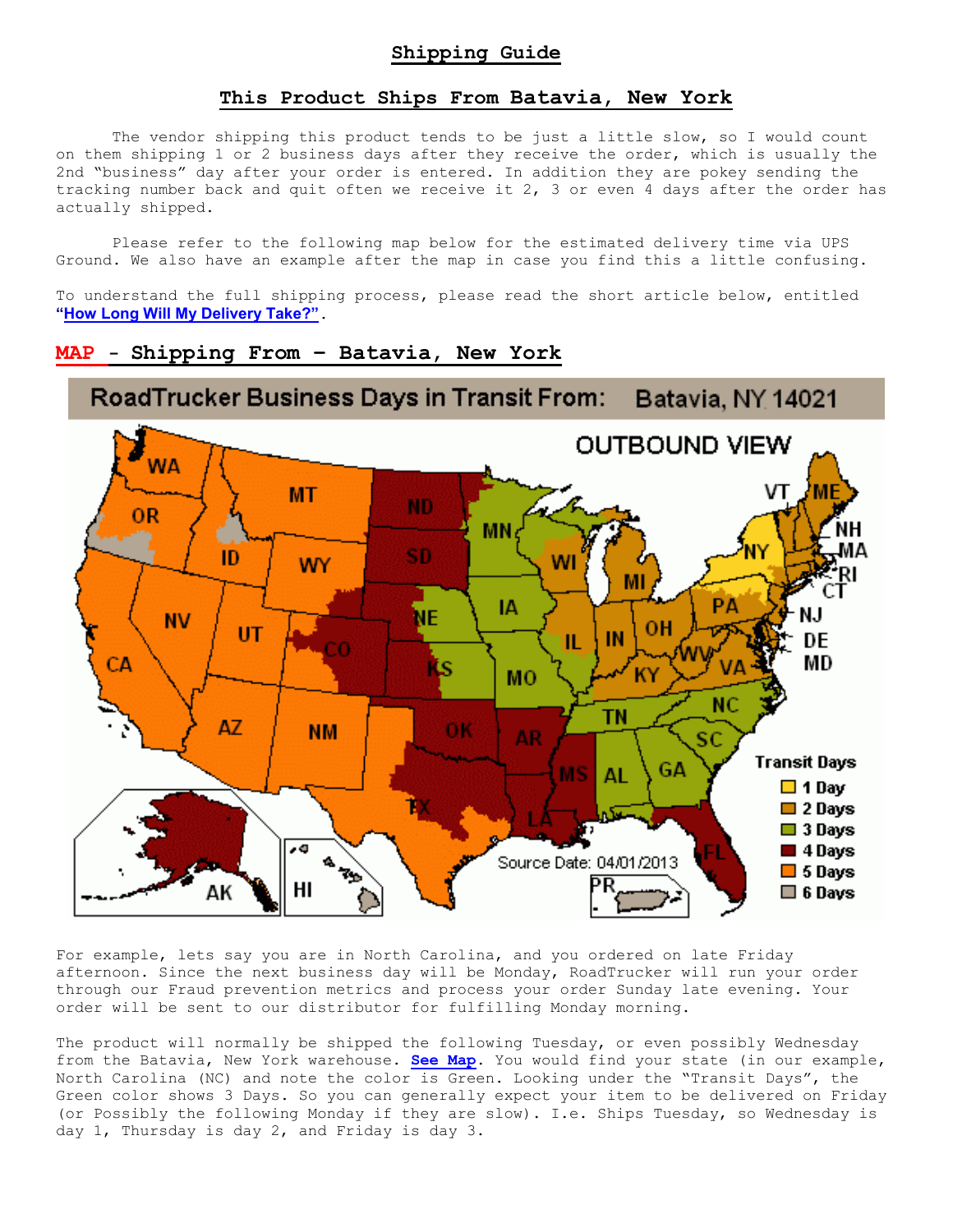## **How Long Will My Delivery Take?**

 It is important to understand that there are 2 times that make up the total time for the delivery of your purchase. The first is **Product Fulfillment** and the second is **Product Delivery.**

- 1. The time of Product fulfillment is the time is takes to get your order, process the credit card information, send it to the warehouse, waiting in the warehouse queue, pull it from the shelves (or possible manufacturing time), and put it on the delivery truck. This time usually takes anywhere from a few hours to 3 or 4 days if your order is places on Friday afternoon and has to wait until Monday (or Tuesday if a holiday). It can take as much as 2 or 3 weeks if the product has to be manufactured.
- 2. The second, product delivery time, is **what you pay for by selecting Ground or 3- Day**. This usually takes anywhere from 1 to 6 days and weekends and holidays do not count. Selecting 3-days can actually take as many as 6 days if it includes a weekend and a holiday. **What all delivery agents use is 3 working days**. **There is no such thing as Guaranteed 3-day counting the day of the order**. We have had customers enter their order on Friday and expect it on Sunday. It is unrealistic, since it will not even be shipped until Monday (if not a holiday) at the earliest and Thursday would be 3-day (if Monday , Tuesday & Wednesday are not holidays).

We try to get every day's orders processed each night, so that most will be delivered **within 5 or 6 business days Max**, although around Christmas time we tend to get a day or two behind. During most of the year most areas can expect delivery within 2 to 5 business days (for RoadPro products), **if you order early in the day. Selecting 3-Day Shipping should get it there within 3 business days from the day the order is shipped. Please keep in mind that we cannot guarantee you a delivery date as the delivery service is not in our control**. **Please Note: Koolatron products are sent from Canada, so expect a day or 2 delay. You can help** by making sure your information is correct, so double check it and make sure you **do NOT use a P.O. Box** as the Ship To: address because we can not ship to a P.O. Box address. The **Most Common Reasons that Delay an Order** are:

- Wrong expiration date for Credit Card (Top Reason)
- Billing Address given, **does NOT match the Address your bank has on file and Bills You** for your credit card. (Make Sure this is Correct)
- Shipping Address is a P.O. Box and NOT a Physical Address.
- Alaska or Hawaii have not requested a shipping quote. We would prefer not to ship to Alaska, nor to Hawaii unless you understand the RATES ARE HIGHER!

**Delay is compounded if the phone and email are not correct.** In fact, give us a bad phone number and we will cancel the order. After all you are asking us to trust you when you order.